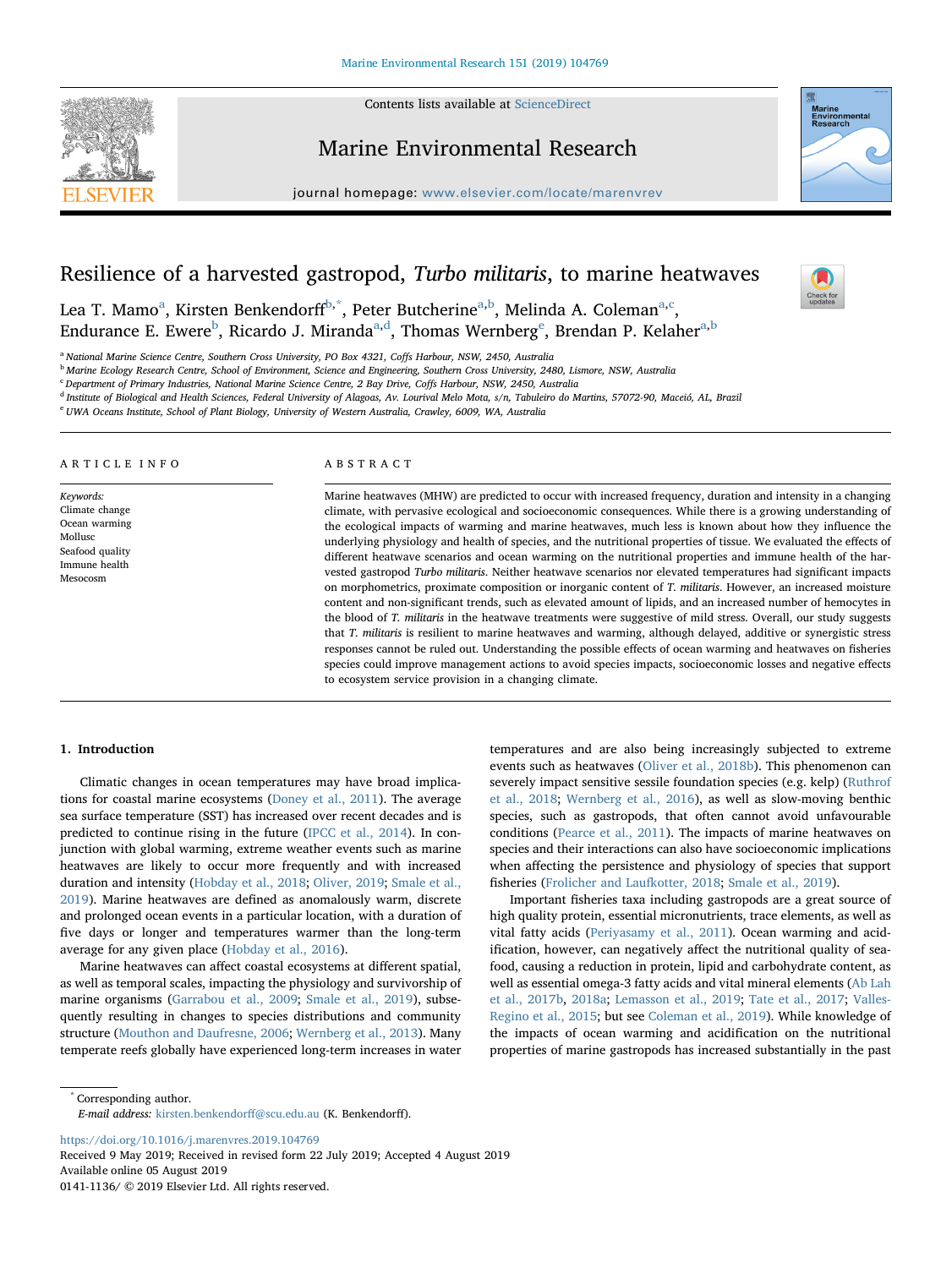decade (see above references), the effects of heatwave events on the physiology and survivorship of key fished species has received less attention. Notably, [Gaines and Denny \(1993\)](#page-7-17) highlight that environmental extremes have the potential to impact ecosystems and species more severely than slower long-term changes. Hence, for a full picture, research needs to focus on the effects of long-term gradual trends, as well as on extreme events ([Jentsch et al., 2007](#page-7-18); [Wernberg et al., 2013](#page-7-7)).

Here, we tested the impacts of marine heatwaves and other warming scenarios on the immune health and nutritional properties of the abundant and harvested gastropod, Turbo militaris. The effects of elevated temperatures on the health and nutritional properties of T. militaris have been studied by [Ab Lah et al. \(2018b\),](#page-6-4) who increased temperatures from 22 °C to 25 °C (held for 38 d), and found detrimental impacts on the fatty acid composition of the flesh. The current study builds on this work by examining the resilience of T. militaris to an extreme heatwave, with and without prior exposure to sub-lethal temperatures to evaluate the influence of preconditioning on the gastropod. T. militaris, a large Australian turbinid, grows up to 110 mm ([Rowling et al., 2010](#page-7-19)) and reaches densities of up to 30 individuals per  $4 \text{ m}^2$  in shallow areas of rocky reefs on the east coast of Australia ([Cooling and Smith, 2015\)](#page-6-5). Its distributional range coincides with coastal areas that are predicted to experience faster than average ocean warming ([Ab Lah et al., 2017a\)](#page-6-6) and, concomitant, more frequent and intense ocean heatwaves ([Frolicher et al., 2018](#page-7-20)). T. militaris grazes on macroalgae and influences the structure and function of temperate reefs ([Cooling and Smith, 2015](#page-6-5)), which may be exacerbated under future scenarios of warming [\(Miranda et al., 2019\)](#page-7-21). The species is also subject to indigenous and recreational harvest, as well as small scale commercial fisheries ([Rowling et al., 2010\)](#page-7-19) because of its high-quality nutritional properties, including the presence of omega-3 fatty acids that are essential to human well-being ([Ab Lah et al., 2017b\)](#page-6-1). Predicting how ocean warming and heatwaves alter the resilience of fisheries species can contribute to adaptive management plans to avoid species and economic loss and negative impacts to ecosystem service provision in changing climates ([Garrabou et al., 2009](#page-7-5); [Zarnetske et al., 2012\)](#page-7-22).

# 2. Materials and methods

# 2.1. Experimental set up

To test the hypotheses that ocean warming and marine heatwaves affect the growth, physiology and tissue quality of T. militaris, we set up a mesocosm experiment using twenty independent 230 L round outdoor mesocosms (80 cm diameter x 45 cm high) at the National Marine Science Centre (NMSC), Coffs Harbour, Australia (30°16′02.9928″S, 153°08′14.2224″E). The experiment involved four temperature treatments ( $n = 5$  replicate mesocosms per treatment), of which two were maintained at constant seawater temperatures: the ambient ("C21" 21.1  $\pm$  0.4 °C [mean temperature  $\pm$  SD]) and predicted future ("C23" 23.0  $\pm$  0.4 °C) mean temperature, while a heatwave was implemented in the remaining two treatments. To simulate a marine heatwave, after 21 d at 21.0  $\pm$  0.3 °C, the seawater temperature was gradually increased to 26.2  $\pm$  1.2 °C over two days, and held for 21 d; then decreased to 21.4  $\pm$  0.4 °C for the remaining 12d post-recovery ("nvHW"). The variable heatwave treatment ("vHW") followed a similar set up, however, it involved three short (2–3 d in duration) heat spikes (22.7  $\pm$  0.9 °C) before initiating a heatwave of the same intensity and duration as that used in the nvHW treatment group (see [Fig. 1](#page-1-0)). The heatwave set up mirrored the temperature profile observed during a major heatwave in 2011 in the shallow waters of Western Australia ([Wernberg et al., 2013](#page-7-7)), a region which is climatologically and ecologically similar to the Coffs Harbour region (Ab [Lah et al.,](#page-6-6) [2017a\)](#page-6-6). The degree-days (average daily temperature during warming daily C21 temperature) were adapted from [Coleman et al. \(2019\).](#page-6-3)

The mesocosms were supplied with sea water from the adjacent ocean, which was filtered at 50 μm prior to entering each mesocosm at

<span id="page-1-0"></span>

Fig. 1. Schematic diagram of the four temperature treatment profiles, which are based on a field record from the Western Australian marine heatwave in 2011 [\(Wernberg et al., 2013](#page-7-7)). Variation in lines indicate the magnitude and timing of temperature changes. C21: 21 °C control; C23: 23 °C warming control; nvHW: non-variable heatwave; vHW: variable heatwave.

2.5 L/min. Water temperatures for each treatment were controlled using heater-chiller units (Aquahort Ltd., Omana Beach, New Zealand) and each mesocosm was enriched with air from large airstones. Water pH, temperature and salinity (in ppm) were measured daily with a Hach HQ40d multi probe calibrated with high precision buffers.

T. militaris ( $n = 60$ ; mean  $[\pm SD]$  diameter = 68.7  $\pm$  2.9 mm) were hand collected from a shallow subtidal reef (30°06′31.0″S, 153°12′26.0″E) in August 2018 (ocean temperatures ranging from 19.6 °C to 21.9 °C) and placed in mesocosms at C21 temperature for 1 week for acclimation. Three gastropods were added to each of the 20 mesocosms. Gastropods were acclimated in mesocosms before the temperature trials began. Gastropods were fed freshly collected Sargassum spp. to satiation (ca. 20 g every few days) throughout the experiment to minimise effects associated with food limitation.

## 2.2. Sample processing and morphometrics

The length (apex – aperture) of each gastropod was measured with Vernier callipers to the nearest 0.01 mm before the experiment, postheatwave (after 42 d), and post-recovery (after 54 d). Growth was defined as the change in shell length (final length - initial length). The fresh weight (FW; i.e. body weight plus shell weight) of T. militaris was determined using a top pan balance (Ohaus Navigator, Switzerland) with a precision of  $\pm$  0.01 g. Post-heatwave, as well as post-recovery, one T. militaris per tank was randomly selected for further analyses, generating a total of five independent replicate gastropods per treatment. Each of these gastropods was de-shelled utilising a bench vice and hemolymph was collected by piercing the mantle tissue, taking care not to disrupt the digestive material, and then inverting the gastropods in a petri dish for  $1 - 2$  min to collect the pooling hemolymph with a 1 mL sterile syringe. Gastropods were further dissected as described in [Ab Lah et al. \(2018b\).](#page-6-4) The wet tissue excluding the operculum (TW) was weighed using an analytical balance with a precision of  $\pm$  0.0001 g (Mettler Toledo) and shell weight (SW) was calculated as FW - TW. The condition index (TW/SW  $\times$  100) and the meat yield (TW/FW  $\times$  100) were calculated adapting methods outlined by [Vasconcelos et al. \(2008\)](#page-7-23) and Okumuş [and Stirling \(1998\)](#page-7-24), respectively. Following [Ab Lah et al.](#page-6-1) [\(2017b\),](#page-6-1) muscle tissue from each foot was divided into four subsamples. These samples were then either snap frozen in liquid nitrogen and stored at −80 °C prior to lipid analysis or transferred to −20 °C until further processing for proximate and elemental analysis. Note: All biochemical and hemolymph parameters were only sampled postheatwave due to no significant differences post-heatwave (see Supplementary Fig. 1 for more details).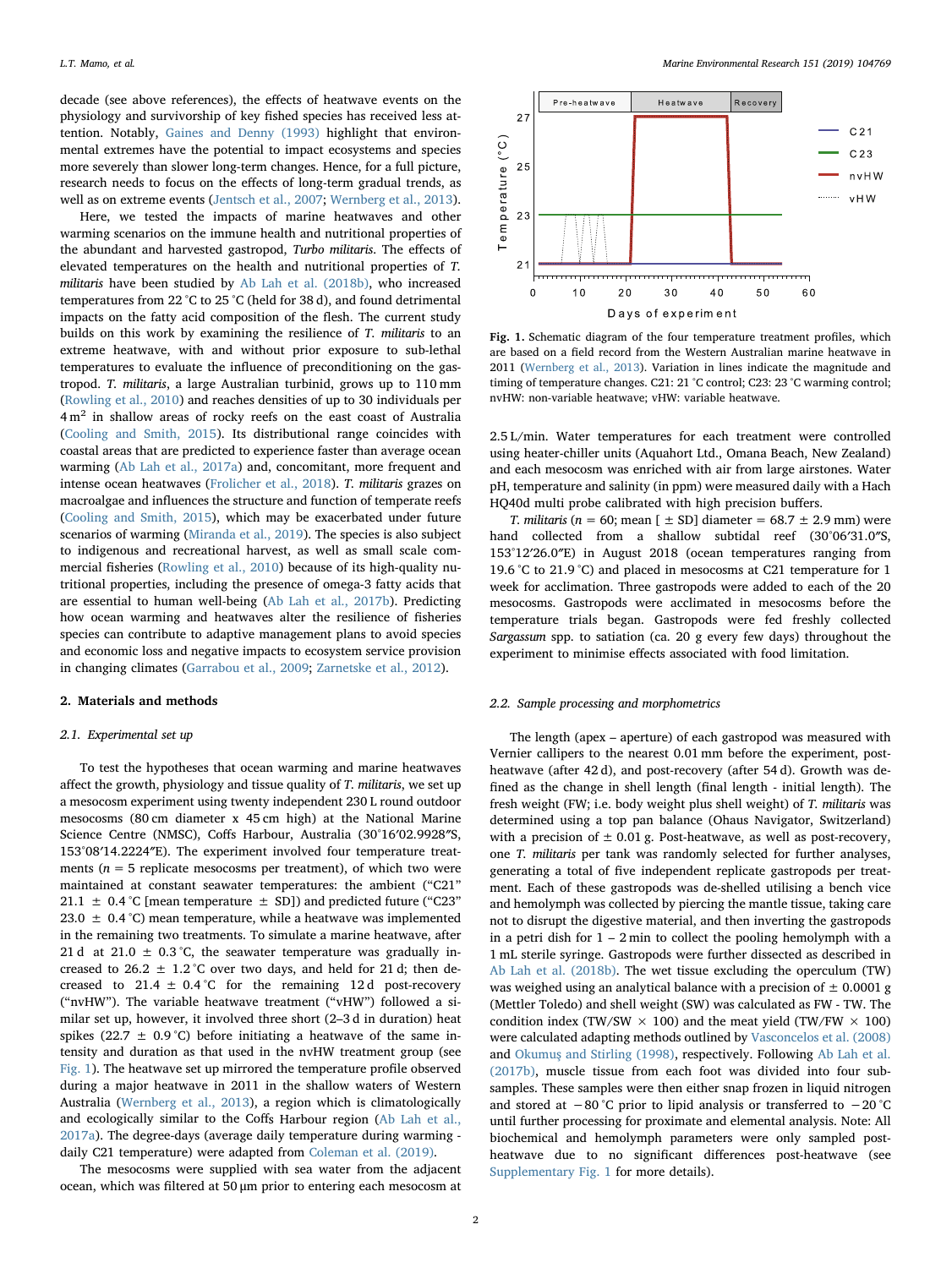## 2.3. Hemolymph parameters

For the total hemocyte counts (THC), hemolymph was prepared following the method described by [Dang et al. \(2012\).](#page-6-7) Briefly, immediately after collection, 100 μL of hemolymph was fixed in 50 μL of 5% formalin, inverted to mix, and then stored at 4 °C for further assessment. A 50 μL aliquot of fixed hemolymph was pipetted onto a Neubauer improved bright-line hemocytometer (depth 0.100 mm and 0.0025 mm2 area) and observed under a phase contrast microscope. Using the six medium-sized grid squares, duplicate counts were performed in both chambers of the hemocytometer and the number of cells per mL was calculated then averaged for each replicate gastropod.

To determine phagocytosis rates, zymosan A from Saccharomyces cerevisiae was prepared as a 0.25% solution in 4% congo red in sulfatefree seawater (SFSW) according to [Dang et al. \(2012\)](#page-6-7) and [Hooper et al.](#page-7-25) [\(2011\).](#page-7-25) The prepared zymosan solution (0.0025 g) was autoclaved, washed twice, and diluted to a concentration of approximately  $1.0 \times 10^8$  per mL before storing for a maximum of 1 week in a refrigerator. Immediately after collection, an aliquot of fresh hemolymph was added to the prepared zymosan solution (15:1  $v/v$ ) in an Eppendorf tube (Sigma Aldrich). After gentle inversion, samples were incubated for approximately 15 min in a dark cool box. After the incubation period, the samples were inverted and 100 μL of the solution (hemolymph containing zymosan) was pipetted onto a clean glass slide and incubated for an additional 15 min in the dark on the glass slide. Excess hemolymph was removed by gently tipping the glass slide. The slides were fixed with 10% formalin for 20 min, rinsed with sterile filtered seawater and then covered with a cover slip before viewing under a compound microscope (40 $\times$  magnification) in three distinct fields of view (right, centre and left). In the three fields of view, a minimum of 40 cells were scored for the presence or absence of zymosan particles inside the cells. Cells with zymozan particles only adhered to the outside of the cells were scored as negative, following [Hooper et al. \(2011\)](#page-7-25). Mean percentage of phagocytic cells (with zymosan particles inside) was calculated from the three fields of view.

## 2.4. Proximate composition

Moisture and ash content were obtained following methods described by [Ab Lah et al. \(2018b\)](#page-6-4). Briefly, one subsample of foot tissue from each gastropod was weighed and dried in an oven at 60 °C for up to 48 h. Moisture content was calculated based on the percentage weight loss after drying to a constant weight. Each foot tissue sample was then transferred to a muffle furnace (Barnstead thermolyne 30400 furnace) at 550 °C for 4 h to obtain the ash content.

Lipids were extracted from another subsample of wet foot tissue from each gastropod, which was soaked in 1:2 chloroform:methanol for 1.5 h, then dried under high-purity nitrogen gas ([Valles-Regino et al.,](#page-7-16) [2015\)](#page-7-16). The extract was weighed and lipids were calculated as mg per g sample weight. For protein analysis, a further subsample of wet foot tissue from each gastropod was digested in 10 mL of 1M NaOH until the tissue was completely dissolved, and total nitrogen was determined using the Kjeldahl method ([Nongmaithem et al., 2018](#page-7-26)), according to standard protocols, with a conversion factor of 6.25 to convert total nitrogen to crude proteins [\(AOAC, 1995\)](#page-6-8).

# 2.5. Fatty acids

Fatty acid methyl esters (FAMEs), derivatised from the lipid extracts using boron trifluoride  $(BF_3)$  in methanol, were used for fatty acid analysis. For each gastropod, FAMEs were prepared as outlined in [Ab](#page-6-1) [Lah et al. \(2017b\)](#page-6-1) and analysed using Flame Ionisation Detection (FID) gas chromatography (GC, Agilent 6890N, Santa Clara, CA, USA). Briefly, the GC oven temperature was programmed with 100 °C, held for 5 min and then increased at a rate of 5 °C/min until the final temperature (240 °C) was reached. One microliter of the extract containing

the FAMEs was injected with a split ratio of 200:1 and a column flow of 1 mL/min. FAMEs were identified by comparison of peak retention times to reference standard FAMEs test mix (Sigma) and percent composition relative to all peaks was calculated for each FAME using ChemStation (Agilent). Unidentified fatty acid peaks were analysed using GC/mass spectrometry (Agilent 5973 Mass Selective Detector) and matched to a mass spectral library (NIST14.L).

# 2.6. Elemental analysis

For elemental analysis, a subsample of foot tissue from each gastropod was digested in 1:3 nitric acid:hydrochloric acid subjected to hot-block at 120 °C for 1 h (Hot-Block: Environmental Express, South Carolina, USA), following standard acid digestion procedure according to APHA ([Rice et al., 2017\)](#page-7-27). Elemental concentrations were analysed on an inductively coupled plasma mass spectrometer (NexION 300 D series) with an ESI SC-FAST Auto Sampler (PerkinElmer, Massachusetts, USA).

#### 2.7. Statistical analysis

To test the effect of heatwaves and ocean warming on the health and nutritional quality of T. militaris, data were analysed using permutational multivariate analyses of variance (PERMANOVA; [Anderson,](#page-6-9) [2001\)](#page-6-9) based on Euclidian distance similarity matrices in PRIMER v. 7 + PERMANOVA. Pairwise post-hoc tests were used to identify patterns among treatments. PERMANOVAs for proximate composition, fatty acid profiles, elemental analyses and cellular immunity were based on one factor: treatment (fixed; C21, C23, vHW, nvHW); whereas PERMANOVAs for morphometrics and moisture were based on three factors: treatment (fixed; C21, C23, vHW, nvHW), replicate mesocosms (random, nested within treatment) and time (fixed; post-heatwave and post-recovery). Multivariate PERMANOVAs were used to statistically analyse fatty acid profiles and elemental composition of the flesh. Fatty acid data were standardised to the total, whereas the data was normalised for elemental analyses (macro- and microelements and trace elements were analysed separately). Univariate PERMANOVAs were used to test the temperature treatment on the percent of saturated fatty acids (SFAs), monounsaturated fatty acids (MUFAs), polyunsaturated fatty acids (PUFAs), omega-3 (n-3), omega-6 (n-6) fatty acids, as well as the n-3/n-6 ratio. Fatty acid profiles were visualised using multidimensional scaling (MDS) ordination based on bootstrap average analysis.

## 3. Results

## 3.1. Health of T. militaris

### 3.1.1. Survivorship and morphometrics

After 42 days of the experiment, all T. militaris remained alive and visibly healthy. Behavioural observations during daily temperature checks always found the gastropods inside the water. Overall, changes in fresh weight (1.1  $\pm$  2.1 g) and shell length (1.2  $\pm$  0.7 mm), as well as meat yield and condition indices of T. militaris did not differ significantly among treatments or replicate mesocosms ([Table 1\)](#page-3-0). However, there was a significant difference between growth post-heatwave and post-recovery ([Table 1\)](#page-3-0), with no net growth during the recovery phase.

# 3.1.2. Hemolymph parameters

The mean number of total hemocytes per mL for all treatments was  $10.6 \times 10^5 \pm 7.9 \times 10^5$ . The mean proportion of phagocytic cells was  $28.9 \pm 10.0\%$  across all treatments. The cellular immune parameters were not significantly influenced by elevated temperatures or heatwaves (PERMANOVA,  $p > 0.05$  for all factors; [Table 1\)](#page-3-0), although a trend was observed for the total hemocyte count, with higher numbers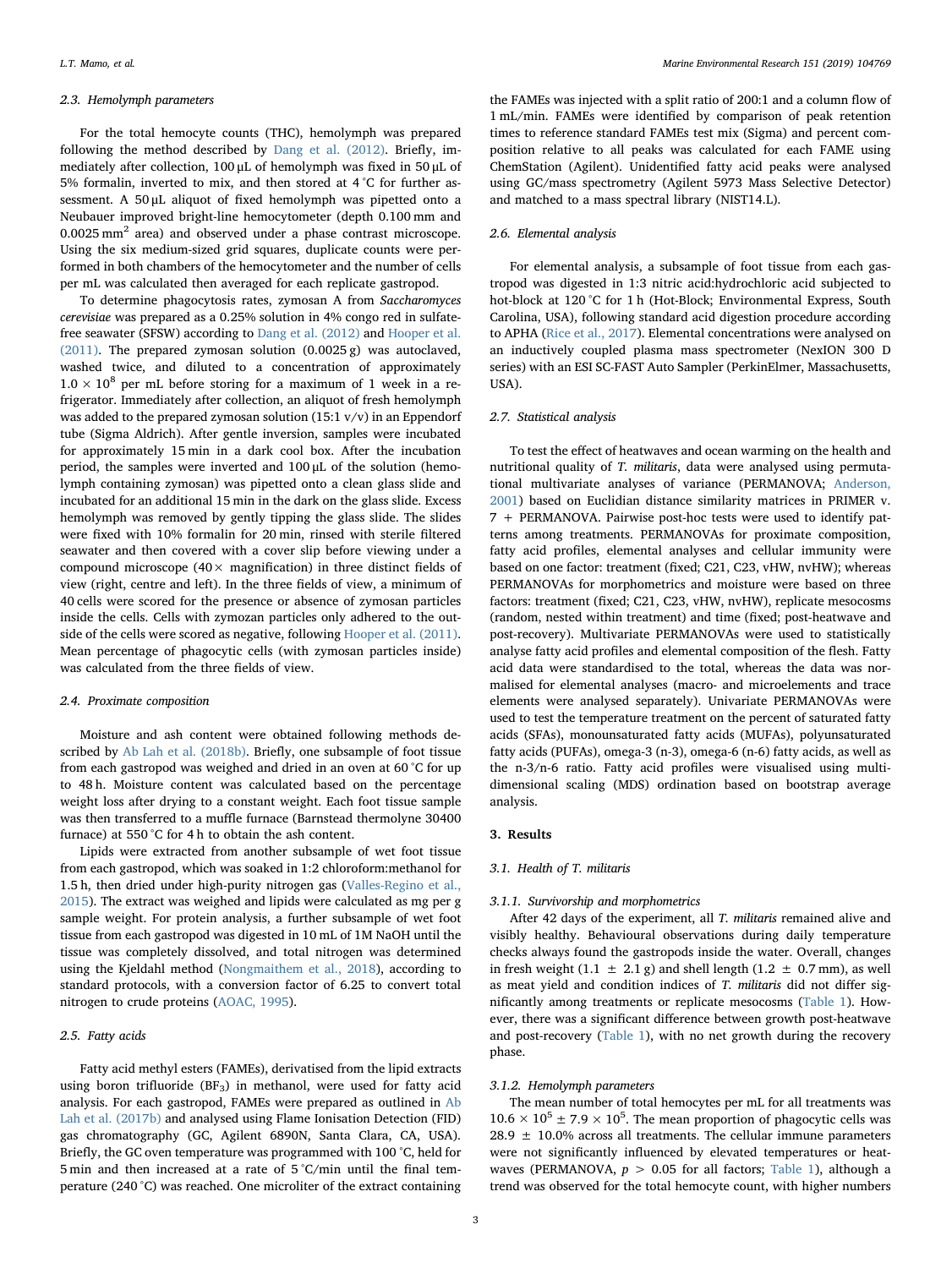## <span id="page-3-0"></span>Table 1

Summary of PERMANOVA results for the multivariate  $(x^a)$  and univariate analyses. For the morphometrics and moisture, a three factor nested design was used (treatment; fixed, mesocosm; random and nested in treatment, and time (post-heatwave vs. post-recovery); fixed). The interaction terms were also tested but were not significant in any case ( $p < 0.05$ ). For the remaining biochemical composition, inorganic parameters, as well as cellular immunity of Turbo militaris, one factor PERMANOVA was used to analyse differences between the four treatments and controls, for snails collected after the heatwave. Significant p-values in bold.

|                             | Treatment |            | Mesocosm<br>(Treatment) |               | Time     |         |  |  |
|-----------------------------|-----------|------------|-------------------------|---------------|----------|---------|--|--|
|                             | Pseudo F  | $p$ -value | Pseudo F                | $p-$<br>value | Pseudo F | p-value |  |  |
| Morphometrics               |           |            |                         |               |          |         |  |  |
| Growth                      | 1.27      | 0.31       | 0.81                    | 0.67          | 144.18   | 0.0001  |  |  |
| Change in fresh<br>weight   | 1.62      | 0.24       | 0.69                    | 0.79          | 0.003    | 0.95    |  |  |
| Condition index             | 1.79      | 0.19       | 0.56                    | 0.83          | 1.70     | 0.22    |  |  |
| Meat yield                  | 1.64      | 0.22       | 0.54                    | 0.85          | 1.66     | 0.21    |  |  |
| Proximate composition       |           |            |                         |               |          |         |  |  |
| Moisture                    | 3.49      | 0.04       | 3.08                    | 0.19          | 5.91     | 0.02    |  |  |
| Ash                         | 1.03      | 0.41       |                         |               |          |         |  |  |
| Protein                     | 1.88      | 0.17       |                         |               |          |         |  |  |
| Lipids                      | 1.89      | 0.18       |                         |               |          |         |  |  |
| Fatty acids                 |           |            |                         |               |          |         |  |  |
| Total <sup>a</sup>          | 0.69      | 0.77       |                         |               |          |         |  |  |
| <b>SFAs</b>                 | 1.41      | 0.27       |                         |               |          |         |  |  |
| <b>MUFAs</b>                | 0.49      | 0.70       |                         |               |          |         |  |  |
| <b>PUFAs</b>                | 1.07      | 0.40       |                         |               |          |         |  |  |
| $n-3$                       | 1.03      | 0.40       |                         |               |          |         |  |  |
| $n-6$                       | 0.43      | 0.73       |                         |               |          |         |  |  |
| n-3:n-6 ratio               | 0.45      | 0.72       |                         |               |          |         |  |  |
| Inorganic content           |           |            |                         |               |          |         |  |  |
| Macroelements <sup>a</sup>  | 0.98      | 0.42       |                         |               |          |         |  |  |
| Microelements <sup>a</sup>  | 0.52      | 0.97       |                         |               |          |         |  |  |
| Trace elements <sup>a</sup> | 0.69      | 0.88       |                         |               |          |         |  |  |
| Cellular immunity           |           |            |                         |               |          |         |  |  |
| Total hemocyte<br>numbers   | 1.73      | 0.19       |                         |               |          |         |  |  |
| Phagocytosis                | 1.30      | 0.31       |                         |               |          |         |  |  |

<span id="page-3-1"></span>

Fig. 2. The effects of heatwaves and ocean warming on the immune parameters total hemocyte count (THC) per mL and percent phagocytosis of Turbo militaris. C21: 21 °C control; C23: 23 °C warming control; nvHW: non-variable heatwave; vHW: variable heatwave. Error bars are standard error of mean.

in the variable heatwave treatment compared to both controls [\(Fig. 2](#page-3-1)).

#### 3.2. Flesh nutritional quality

## 3.2.1. Proximate analysis

The average moisture content in the flesh was significantly different between heatwave treatments and controls, both post-heatwave and post-recovery ([Fig. 3,](#page-4-0) [Table 1](#page-3-0), no interaction between treatment and time,  $p = 0.3$ ). Furthermore, there was a significant difference between moisture content post-heatwave when compared to post-recovery ([Table 1](#page-3-0)), with slightly elevated numbers after the 12-d recovery period. Proximate analysis revealed that the wet tissue of T. militaris contained 23.5  $\pm$  1.9% of crude protein, 5.2  $\pm$  2.9% of ash, and  $0.9 \pm 0.5\%$  of lipids. None of these parameters differed significantly between treatments [\(Table 1\)](#page-3-0).

# 3.2.2. Fatty acids

The fatty acid composition of the lipid extracts were dominated by SFAs and PUFAs, with palmitic acid (C16:0), arachidonic acid (C20:4 n-6) and margaric acid (C17:0) being the most abundant [\(Table 2\)](#page-4-1). Oleic acid (C18:1) was the most abundant MUFA ([Table 2\)](#page-4-1). The omega-3 fatty acids in the gastropod tissue consisted of  $\alpha$ -linolenic acid, eicosatrienoic acid, eicosapentaenoic acid (EPA), docosapentaenoic acid (DPA), and docosahexaenoic acid (DHA). The omega-3 to omega-6 fatty acid ratio was  $< 1$  for all treatments ([Table 2\)](#page-4-1). The overall fatty acid composition and all other fatty acid parameters did not differ significantly among treatments and no trends were observed [\(Table 1](#page-3-0)).

# 3.2.3. Elemental composition

The most abundant macroelements in the gastropod flesh were sulphur (S), potassium (K) and sodium (Na), and the most abundant microelements were silicon (Si), iron (Fe), zinc (Zn), and copper (Cu) ([Table 3\)](#page-5-0). Additionally, T. militaris had high concentrations of the trace element arsenic (As) and considerate amounts of nickel (Ni), chromium (Cr), manganese (Mn), selenium (Se), and lead (Pb) [\(Table 3](#page-5-0)). Elemental composition of T. militaris was not significantly impacted by heatwaves (PERMANOVA,  $p > 0.05$  for all comparisons among treatments and mesocosms; [Table 1\)](#page-3-0).

#### 4. Discussion

Ocean warming is a major driver for the increased frequency and intensity of marine heatwaves [\(Oliver, 2019](#page-7-2)), with pervasive consequences for ecosystems and important fisheries species ([Smale et al.,](#page-7-3) [2019\)](#page-7-3). Although elevated ocean temperatures can affect the immune health ([Dang et al., 2012](#page-6-7); [Hooper et al., 2014\)](#page-7-28) and nutritional quality of gastropods ([Ab Lah et al., 2018b](#page-6-4); [Tate et al., 2017](#page-7-15); [Valles-Regino et al.,](#page-7-16) [2015\)](#page-7-16), the effects of heatwaves are not yet fully understood. Here, we demonstrated that neither heatwaves nor higher temperatures had a significant effect on morphometrics, proximate composition (except for moisture content) or inorganic content of the large gastropod T. militaris. There were, however, trends suggesting signs of heat stress, including elevated amount of lipids, and an increased number of hemocytes in the blood of T. militaris. Furthermore, the moisture content of T. militaris was significantly elevated in the heatwave treatments relative to the controls post-heatwave and this difference persisted post-recovery. Thus, while this gastropod is relatively resilient to immediate effects of warming or heatwaves, we cannot rule out longer term or cumulative impacts.

The overall immune health of T. militaris showed signs of heat stress with an elevated number of hemocytes. Hemocytes play a vital role in cell immunity [\(Hooper et al., 2007](#page-7-29)) and they can be useful in identifying sublethal responses to environmental stressors ([Li et al., 2015\)](#page-7-30). An increase in hemocyte count can indicate proliferation or movement of the cells out of the tissue and into circulating hemolymph ([Pipe and](#page-7-31) [Coles, 1995\)](#page-7-31) to facilitate a rapid response to any invasion by foreign particles and organisms. The predominant cellular defence mechanism involving hemocytes is phagocytosis ([Pipe and Coles, 1995](#page-7-31)), however, this parameter was not impacted by temperature in this study, indicating that capacity of T. militaris to defend against microbial infection was not impacted by the experimental setup investigated here, including a range of ocean temperatures and time of exposure. Similar to the current study, an elevated hemocyte count at higher temperatures has been found in other marine gastropods, such as abalone (Haliotis rubra, [Dang et al., 2012](#page-6-7); Haliotis laevigata x H. rubra, [Hooper](#page-7-28) [et al., 2014](#page-7-28)). Interestingly, [Li et al. \(2015\)](#page-7-30) found no immune response for the pearl oyster (*Pinctada fucata*) at 25 °C (+6 °C compared to control), but detected a significant increase of hemocyte numbers after short-term (3 d) exposure at 31 °C (+12 °C compared to control).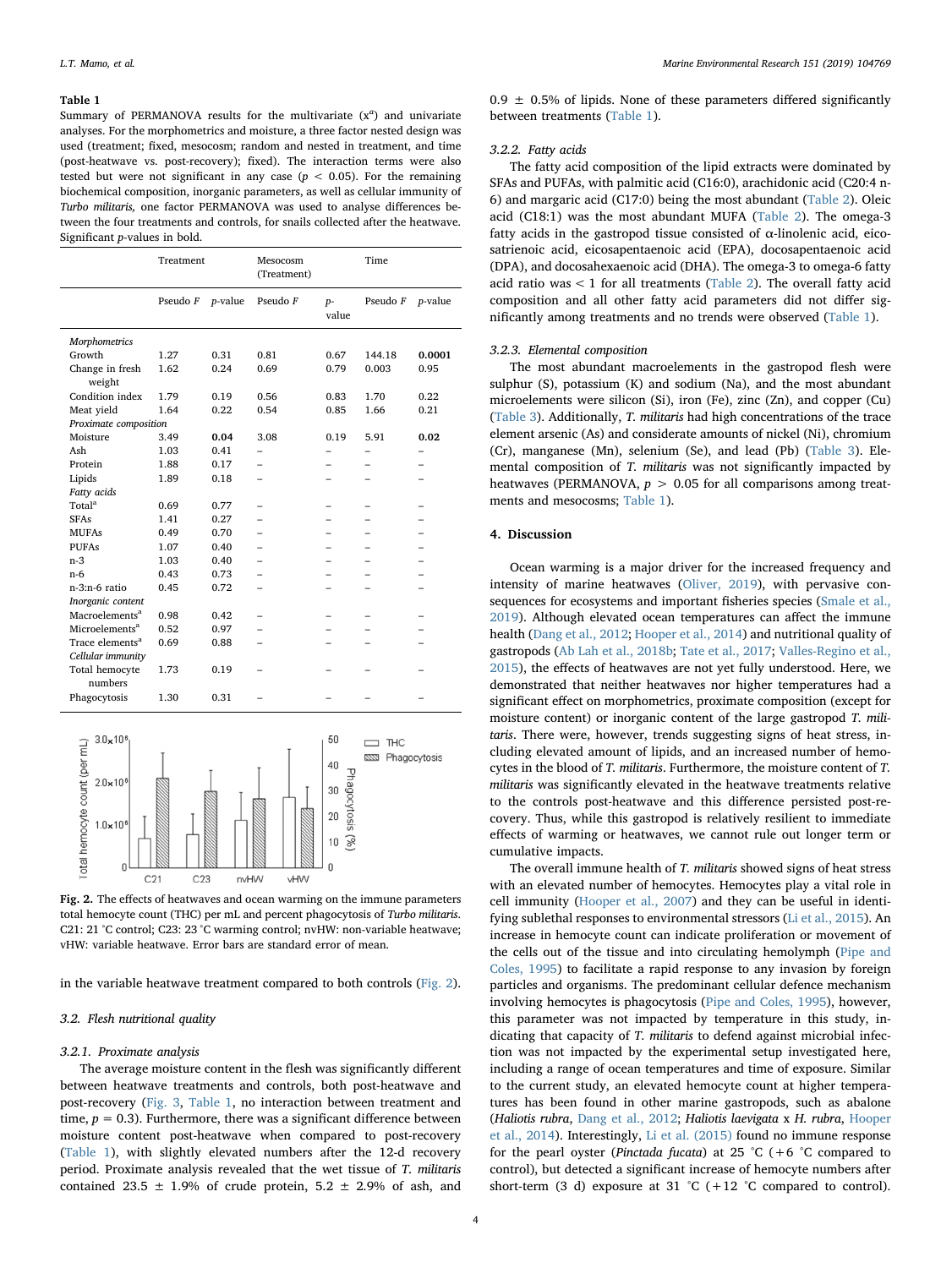<span id="page-4-0"></span>



 $(b)$ 

 $15<sub>1</sub>$ 

Fig. 3. The effects of heatwaves and ocean warming on the proximate composition of Turbo militaris as a percentage of the wet weight for a) moisture, b) ash, c) protein and d) lipid. Different letters indicate statistically different groups in pair-wise post-hoc tests for moisture (factor: treatment,  $p < 0.05$ ). C21: 21 °C control; C23: 23 °C warming control; nvHW: non-variable heatwave; vHW: variable heatwave. Error bars are standard error of mean.

# <span id="page-4-1"></span>Table 2

 $\Omega$ 

 $C<sub>21</sub>$ 

 $C<sub>23</sub>$ 

nvHW

vHW

వ్

Fatty acid composition in the foot tissue of Turbo militaris after exposure to different temperature treatments. Mean percentage ± standard deviation of all fatty acids.

| Fatty acid                          | Trivial name           | Treatment            |                  |                  |                   |  |
|-------------------------------------|------------------------|----------------------|------------------|------------------|-------------------|--|
|                                     |                        | C21 $(21 \degree C)$ | C23 (23 °C)      | nvHW (21/27 °C)  | vHW (21/23/27 °C) |  |
| Saturated fatty acids (SFAs)        |                        |                      |                  |                  |                   |  |
| C14:0                               | Myristic               | $1.10 \pm 0.22$      | $1.08 \pm 0.11$  | $0.91 \pm 0.59$  | $1.27 \pm 0.39$   |  |
| C15:0                               | Pentadecanoic          | $2.97 \pm 0.45$      | $3.10 \pm 0.60$  | $2.81 \pm 0.84$  | $3.08 \pm 0.47$   |  |
| C16:0                               | Palmitic               | $16.53 \pm 0.84$     | $17.48 \pm 0.76$ | $17.16 \pm 1.11$ | $17.12 \pm 1.48$  |  |
| C17:0                               | Margaric               | $12.38 \pm 1.83$     | $12.75 \pm 2.89$ | $10.07 \pm 3.71$ | $11.73 \pm 2.03$  |  |
| C18:0                               | Stearic                | $6.03 \pm 0.98$      | $6.00 \pm 2.47$  | $8.16 \pm 3.71$  | $6.51 \pm 2.21$   |  |
| C24:0                               | Lignoceric             | $7.95 \pm 0.67$      | $8.18 \pm 0.55$  | $8.24 \pm 0.50$  | $8.14 \pm 1.15$   |  |
| <b>Total SFA</b>                    |                        | $46.95 \pm 1.51$     | $48.59 \pm 1.17$ | 47.34 $\pm$ 0.88 | $47.86 \pm 1.65$  |  |
| Monounsaturated fatty acids (MUFAs) |                        |                      |                  |                  |                   |  |
| C16:1                               | Palmitoleic            | $3.83 \pm 0.38$      | $3.79 \pm 0.35$  | $3.67 \pm 0.79$  | $3.94 \pm 0.46$   |  |
| C18:1                               | Oleic                  | $6.70 \pm 0.59$      | $6.44 \pm 0.24$  | $6.64 \pm 0.59$  | $7.17 \pm 1.33$   |  |
| C20:1                               | Gadoleic               | $1.54 \pm 1.36$      | $1.46 \pm 1.44$  | $1.11 \pm 1.28$  | $1.93 \pm 1.41$   |  |
| C22:1                               | Erucic                 | $2.64 \pm 0.96$      | $2.30 \pm 0.37$  | $2.51 \pm 1.24$  | $2.28 \pm 1.08$   |  |
| <b>Total MUFA</b>                   |                        | $14.72 \pm 1.92$     | $13.99 \pm 1.28$ | $13.93 \pm 1.83$ | $15.32 \pm 3.02$  |  |
| Polyunsaturated fatty acids (PUFAs) |                        |                      |                  |                  |                   |  |
| $C18:2(n-6)$                        | Linolenic              | $2.43 \pm 0.44$      | $2.34 \pm 0.30$  | $2.33 \pm 0.39$  | $2.16 \pm 0.23$   |  |
| $C18:3(n-3)$                        | $\alpha$ -Linolenic    | $2.07 \pm 0.83$      | $2.08 \pm 0.85$  | $2.58 \pm 0.77$  | $1.61 \pm 1.21$   |  |
| $C20:3(n-3)$                        | Eicosatrienoic         | $0.55 \pm 0.93$      | $0.15 \pm 0.09$  | $0.67 \pm 0.84$  | $0.65 \pm 1.23$   |  |
| $C20:4(n-6)$                        | Arachidonic (ARA)      | $15.41 \pm 0.82$     | $15.09 \pm 0.62$ | $15.19 \pm 1.20$ | $15.02 \pm 1.47$  |  |
| $C20:5(n-3)$                        | Eicosapentaenoic (EPA) | $3.40 \pm 1.93$      | $4.00 \pm 0.60$  | $3.04 \pm 1.75$  | $3.44 \pm 2.04$   |  |
| $C22:2(n-6)$                        | Docosadienoic          | $5.03 \pm 0.82$      | $5.09 \pm 0.44$  | $5.41 \pm 0.72$  | $5.20 \pm 0.86$   |  |
| $C22:4(n-6)$                        | Docosatetraenoic       | $1.49 \pm 0.93$      | $0.95 \pm 0.24$  | $0.95 \pm 0.54$  | $1.01 \pm 0.24$   |  |
| $C22:5(n-3)$                        | Docosapentaenoic (DPA) | $7.66 \pm 1.04$      | $7.56 \pm 1.21$  | $8.27 \pm 1.75$  | $7.42 \pm 1.11$   |  |
| $C22:6(n-3)$                        | Docosahexaenoic (DHA)  | $0.30 \pm 0.39$      | $0.14 \pm 0.09$  | $0.29 \pm 0.41$  | $0.32 \pm 0.50$   |  |
| Total n-3                           |                        | $13.97 \pm 0.68$     | $13.94 \pm 1.39$ | $14.85 \pm 1.33$ | $13.44 \pm 1.57$  |  |
| Total n-6                           |                        | $24.36 \pm 1.25$     | $23.47 \pm 0.86$ | $23.89 \pm 1.51$ | $23.38 \pm 2.20$  |  |
| Total n-3: n-6                      |                        | $0.58 \pm 0.05$      | $0.59 \pm 0.06$  | $0.63 \pm 0.09$  | $0.58 \pm 0.08$   |  |
| <b>Total PUFA</b>                   |                        | $38.34 \pm 0.99$     | $37.42 \pm 1.83$ | $38.73 \pm 1.24$ | $36.83 \pm 2.86$  |  |

Stress-related immune responses in molluscs may be dependent on a number of factors, such as temperature tolerance [\(Liang et al., 2014](#page-7-32); [Yao and Somero, 2012\)](#page-7-33), difference in hemocyte sub-population proportions ([Donaghy and Volety, 2011;](#page-6-10) [Li et al., 2015](#page-7-30)), and duration and severity of stress application (e.g. [Chen et al., 2007](#page-6-11)).

Increase in moisture content may be caused involuntarily through changes in other proximate components or elemental composition [\(Tate](#page-7-15) [et al., 2017](#page-7-15)). In the case of T. militaris, however, it was most likely

caused by an active uptake of body water. [Pincebourde et al. \(2008\)](#page-7-34) suggest that sea stars might confuse an increase in body temperature with desiccation stress and actively increase their body water content. Similar observations were made for the marine gastropod Nerita atramentosa, suggesting that this gastropod is capable of behaviourally adjusting its body water content in anticipation of possible dehydration ([Chapperon et al., 2013](#page-6-12)). The even further increased moisture content post-recovery may suggest that the gastropods subjected to heatwave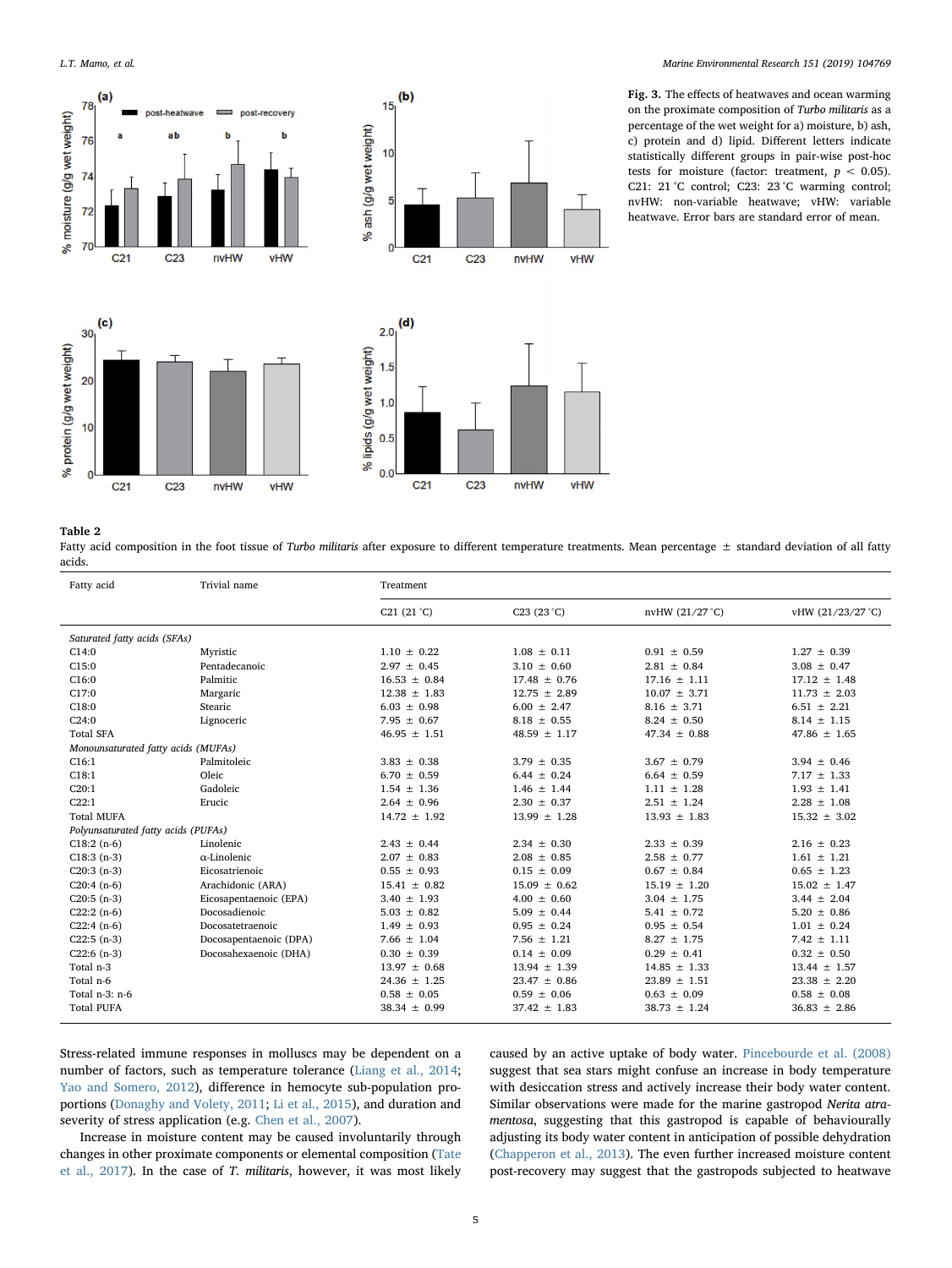## <span id="page-5-0"></span>Table 3

Elemental compositions in the foot tissue of Turbo militaris after exposure to different temperature treatments. Mean  $\pm$  standard deviation for each element as fraction of kg fresh weight.

| Chemical element       | Treatment                        |                   |                   |                   |                   |  |  |
|------------------------|----------------------------------|-------------------|-------------------|-------------------|-------------------|--|--|
|                        | C <sub>21</sub> $(21 \degree C)$ | C23 (23 °C)       | nvHW (21/27 °C)   | vHW (21/23/27 °C) | All               |  |  |
| Macroelements $(g/kg)$ |                                  |                   |                   |                   |                   |  |  |
| Ca                     | $1.03 \pm 0.92$                  | $0.55 \pm 0.28$   | $0.79 \pm 0.32$   | $0.69 \pm 0.50$   | $0.76 \pm 0.54$   |  |  |
| Mg                     | $0.65 \pm 0.14$                  | $0.68 \pm 0.08$   | $0.69 \pm 0.08$   | $0.66 \pm 0.07$   | $0.67 \pm 0.09$   |  |  |
| K                      | $3.70 \pm 0.39$                  | $3.75 \pm 0.25$   | $3.54 \pm 0.30$   | $3.91 \pm 0.35$   | $3.73 \pm 0.34$   |  |  |
| Na                     | $3.67 \pm 1.13$                  | $3.85 \pm 0.56$   | $3.97 \pm 0.64$   | $3.93 \pm 0.76$   | $3.87 \pm 0.78$   |  |  |
| S                      | $9.83 \pm 0.93$                  | $9.58 \pm 0.86$   | $9.29 \pm 0.82$   | $9.96 \pm 0.58$   | $9.70 \pm 0.80$   |  |  |
| P                      | $1.52 \pm 0.09$                  | $1.45 \pm 0.08$   | $1.40 \pm 0.10$   | $1.57 \pm 0.17$   | $1.48 \pm 0.13$   |  |  |
| Microelements (mg/kg)  |                                  |                   |                   |                   |                   |  |  |
| Cu                     | $7.48 \pm 1.98$                  | $8.31 \pm 5.64$   | $8.66 \pm 8.62$   | $6.43 \pm 2.98$   | $7.70 \pm 5.14$   |  |  |
| Zn                     | $15.82 \pm 8.26$                 | $13.84 \pm 1.13$  | $13.86 \pm 1.24$  | $16.47 \pm 3.52$  | $15.05 \pm 4.51$  |  |  |
| Fe                     | $31.78 \pm 17.01$                | $36.05 \pm 20.14$ | $29.67 \pm 17.15$ | $21.28 \pm 9.39$  | $29.42 \pm 16.00$ |  |  |
| Al                     | $2.68 \pm 1.41$                  | $2.64 \pm 1.16$   | $2.38 \pm 1.06$   | $3.06 \pm 1.22$   | $2.96 \pm 1.16$   |  |  |
| B                      | $0.69 \pm 0.20$                  | $0.57 \pm 0.41$   | $0.91 \pm 0.22$   | $0.69 \pm 0.42$   | $0.72 \pm 0.33$   |  |  |
| Si                     | $72.76 \pm 11.02$                | $68.60 \pm 13.74$ | $64.60 \pm 4.94$  | $68.28 \pm 23.15$ | $68.65 \pm 14.06$ |  |  |
| Trace elements (mg/kg) |                                  |                   |                   |                   |                   |  |  |
| Ag                     | $0.04 \pm 0.05$                  | $0.06 \pm 0.09$   | $0.03 \pm 0.04$   | $0.07 \pm 0.05$   | $0.05 \pm 0.04$   |  |  |
| As                     | $6.43 \pm 1.45$                  | $7.67 \pm 2.45$   | $8.23 \pm 3.47$   | $7.28 \pm 1.80$   | 7.39 $\pm$ 2.36   |  |  |
| Pb                     | $0.19 \pm 0.19$                  | $0.18 \pm 0.10$   | $0.15 \pm 0.12$   | $0.20 \pm 0.14$   | $0.18 \pm 0.14$   |  |  |
| Cd                     | $0.04 \pm 0.01$                  | $0.08 \pm 0.07$   | $0.05 \pm 0.03$   | $0.03 \pm 0.01$   | $0.05 \pm 0.02$   |  |  |
| Cr                     | $0.34 \pm 0.18$                  | $0.34 \pm 0.12$   | $0.25 \pm 0.11$   | $0.23 \pm 0.08$   | $0.29 \pm 0.14$   |  |  |
| Mn                     | $0.30 \pm 0.09$                  | $0.33 \pm 0.18$   | $0.26 \pm 0.11$   | $0.29 \pm 0.09$   | $0.29 \pm 0.12$   |  |  |
| Ni                     | $0.40 \pm 0.36$                  | $0.55 \pm 0.25$   | $0.36 \pm 0.17$   | $0.53 \pm 0.16$   | $0.45 \pm 0.24$   |  |  |
| Se                     | $0.28 \pm 0.09$                  | $0.30 \pm 0.16$   | $0.24 \pm 0.08$   | $0.25 \pm 0.06$   | $0.27 \pm 0.09$   |  |  |
| Hg                     | $0.01 \pm 0.003$                 | $0.01 \pm 0.003$  | $0.008 \pm 0.003$ | $0.01 \pm 0.01$   | $0.01 \pm 0.005$  |  |  |
| V                      | $0.09 \pm 0.10$                  | $0.07 \pm 0.03$   | $0.07 \pm 0.08$   | $0.04 \pm 0.02$   | $0.07 \pm 0.07$   |  |  |
| Co                     | $0.02 \pm 0.01$                  | $0.03 \pm 0.005$  | $0.02 \pm 0.02$   | $0.02 \pm 0.01$   | $0.02 \pm 0.01$   |  |  |
| Mo                     | $0.06 \pm 0.02$                  | $0.11 \pm 0.06$   | $0.07 \pm 0.04$   | $0.08 \pm 0.05$   | $0.08 \pm 0.05$   |  |  |
| Ba                     | $0.04 \pm 0.03$                  | $0.03 \pm 0.02$   | $0.04 \pm 0.02$   | $0.06 \pm 0.05$   | $0.04 \pm 0.03$   |  |  |

conditions have not yet adjusted to ambient temperature conditions. Moisture content is linked to the seafood appeal of molluscs, where a higher moisture content indicates an increased juiciness of the flesh ([Lemasson et al., 2019](#page-7-14)). However, the concurrent decrease in the proportion of other tissue compounds such as proteins could also mean lower nutritional return for the same amount of food consumed [\(Tate](#page-7-15) [et al., 2017](#page-7-15)).

Proteins are important components of the physiological temperature stress response, with the expression of heat-shock proteins being common in molluscs [\(Denny et al., 2011\)](#page-6-13). The results of this study indicate that protein content of T. militaris in the heatwave treatments was similar to the controls. Notably, total protein was considered as a whole; hence, any impacts of heat on structural and storage proteins due to altered catabolism might have masked the immediate up-regulation of heat-shock and other stress-related proteins. Similar to the current study, observations for T. militaris revealed no temperature effect on the protein content [\(Ab Lah et al., 2018b\)](#page-6-4). In contrast, experiments on the marine predatory gastropod Dicathais orbita resulted in a significant reduction in protein content with a 3 °C temperature increase ([Tate et al., 2017\)](#page-7-15). The different protein content responses of gastropods to temperature suggest that the future impacts of marine heatwaves and ocean warming are likely to vary among species.

Further evidence that T. militaris showed little or no signs of acute heat stress was also apparent in the lipid content and fatty acid composition of T. militaris, as there were no significant differences found between controls and heatwave treatments. Nonetheless, a trend was observed in the amounts of lipids in the tissue of gastropods, which were higher in heatwave treatments relative to the controls. This trend suggests that all fatty acids were affected equally by the heatwave (as analyses were based on percentages), or it may have caused an increase in other lipophilic components in the extracts. Variation within heatwave treatments appeared higher than within the controls (see Supplementary Fig. 2), indicating that individual stress-response may become more variable with magnitude of stress; however, this needs further investigation. [Rais et al. \(2010\)](#page-7-35) also did not find a change in fatty acid composition in multiple intertidal gastropods under elevated temperatures, suggesting that vital membrane fluidity can be maintained through other processes such as changes in the surrounding microhabitat. However, [Ab Lah et al. \(2018b\)](#page-6-4) observed a change in fatty acid composition with increasing temperature in T. militaris, which might indicate that the composition depends on other factors, such as feeding during the experiment. Notably, the gastropods in the current study had constant access to fresh algae, meaning they did not need to invest much energy into feeding excursions [\(Morais, 2003](#page-7-36)), whereas the T. militaris in the study by [Ab Lah et al. \(2018b\)](#page-6-4) were just grazing microalgae and diatom growth on the mesocosm walls without additional food supplied.The basic composition of fatty acids appears to be dependent on such non-species-specific factors (e.g. food quality, [Morais, 2003](#page-7-36)), as the composition of T. militaris studied here and T. militaris from the same area tested in a previous study by [Ab Lah et al.](#page-6-4) [\(2018b\)](#page-6-4) showed differences. Gastropods from the current study had higher levels of SFAs  $(+20\%)$ , MUFAs  $(+30\%)$ , and n-6 fatty acids (+30%) when compared to the previous study and palmitoleic acid and margaric acid were approximately four times as high. However, the observed variations might not only be influenced by nutrition but also by the fact that the experiments were carried out during different seasons (Austral spring in [Ab Lah et al., 2018b](#page-6-4) and Austral winter in the current study). Other studies have shown that fatty acid composition, as well as proximate composition can undergo seasonal variations in molluscs (e.g. [Ab Lah et al., 2018a](#page-6-2); [Irisarri et al., 2015](#page-7-37); [Okumu](#page-7-24)ş and [Stirling, 1998](#page-7-24)), suggesting that endogenous factors such as lipid mobilisation (e.g. linked to the reproductive cycle, [Ab Lah et al., 2018a](#page-6-2)), oxidative stress processes [\(Filho et al., 2001](#page-7-38)), and immune parameters ([Duchemin et al., 2007](#page-6-14)) may play a role. Seasonal variations might also partially explain the observed non-significant increase of lipids, which was in contrast to previous studies on marine molluscs, which found that higher temperatures reduced the lipid content in the flesh (T. militaris, [Ab Lah et al., 2018b;](#page-6-4) Magallana gigas & Ostrea edulis, [Lemasson](#page-7-14)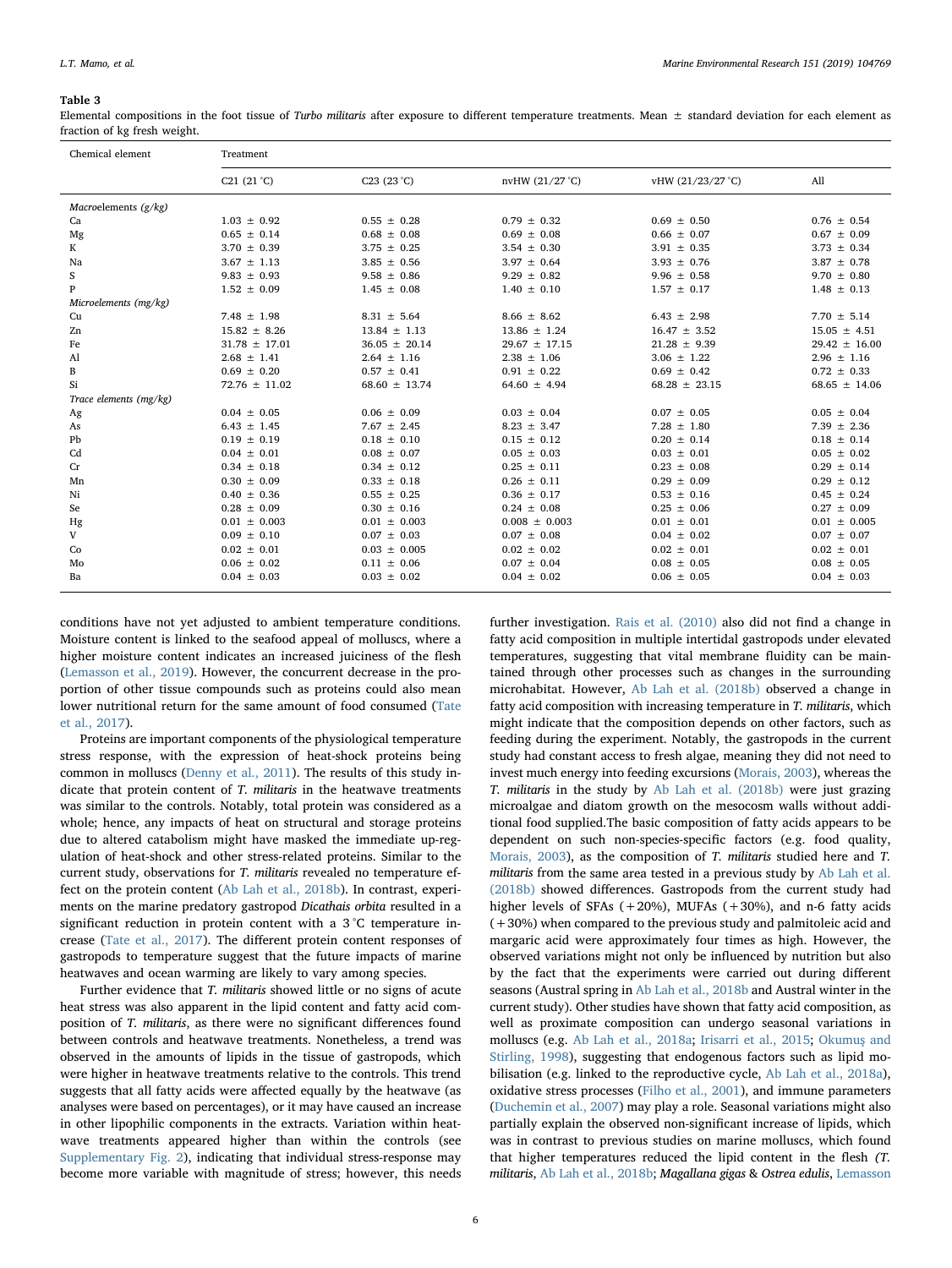L.T. Mamo, et al. *Marine Environmental Research 151 (2019) 104769*

[et al., 2019;](#page-7-14) D. orbita, [Tate et al., 2017;](#page-7-15) D. orbita, [Valles-Regino et al.,](#page-7-16) [2015\)](#page-7-16). [Lemasson et al. \(2019\)](#page-7-14) suggest that a reduction in oyster lipid content after exposure to heat might indicate that lipids are the primary source of energetic reserves at higher temperatures. However, similar to the present study, [Clements et al. \(2018\)](#page-6-15) observed a non-significant trend of increased lipids at higher temperatures (+7 °C over 30 – 90 d) for mussels (Mytilus edulis), arguing that even though other reserves such as carbohydrates were depleted during thermal stress, lipid reserves were not utilised. The authors conclude that there might be a certain threshold of energy depletion required to initiate the activation of lipid reserves, which is species-specific and probably dependent on a number of other factors that need further investigation.

Elemental composition of T. militaris was not significantly impacted by the heatwave. Irrespective of treatment, sulphur (S), potassium (K), and sodium (Na) were the most abundant macroelements in the gastropod tissue, which is consistent with previous nutritional studies on T. militaris ([Ab Lah et al., 2017b\)](#page-6-1). The gastropods had considerable amounts of microelements essential to human health, including iron, zinc, and copper [\(Fraga, 2005](#page-7-39)), whereas the concentration of trace elements possibly toxic to humans, such as lead (Pb), cadmium (Cd), and mercury (Hg), were all under their maximum levels for safe seafood consumption [\(FSANZ, 2016\)](#page-7-40). In contrast, total arsenic (As) was high, which was also found in other marine gastropods [\(Ab Lah et al., 2017b](#page-6-1), [2018b;](#page-6-4) [Phillips and Depledge, 1986;](#page-7-41) [Tate et al., 2017](#page-7-15)). However, the component toxic to humans is the inorganic arsenic [\(Edmonds and](#page-7-42) [Francesconi, 1993](#page-7-42)), which comprises a very small portion (ca. 1%) of the total arsenic in marine invertebrates ([Borak and Hosgood, 2007](#page-6-16)).

The observed trends in T. militaris triggered by heatwaves for proximate composition, as well as hemocyte count, suggest that the gastropods may have experienced mild stress. Notably, heatwaves might trigger different responses than a long stretch of slightly elevated temperatures. More severe and possibly delayed stress effects can become apparent long after a stressor occurs ([Tate et al., 2017;](#page-7-15) [Walter](#page-7-43) [et al., 2013\)](#page-7-43), with potentially significant implications for the survival, reproduction, physiology, and nutritional quality of T. militaris. Additionally, the gastropods of this study were adults and environmental stressors have been shown to affect earlier and later life history phases differently ([Byrne and Przeslawski, 2013;](#page-6-17) Davis [et al., 2013](#page-6-18); [Przeslawski et al., 2015](#page-7-44)), suggesting that heatwaves might have a different effect on juveniles or embryos. Furthermore, whilst heatwaves alone may not have major impacts on adult T. militaris, if they occur at biologically vulnerable times (e.g. spawning; [Li et al., 2007](#page-7-45)), in synergy with other stressors [\(Smale et al., 2019](#page-7-3); [Valles-Regino et al., 2015](#page-7-16)) or repetitively, the consequences for the health and nutritional quality of T. militaris could be much more pronounced. Repetitive sub-lethal exposure to temperature stress has been shown to both increase tolerance to future stress through acclimatisation ([Ainsworth et al., 2016;](#page-6-19) [Walter](#page-7-43) [et al., 2013](#page-7-43)) or decrease stress resistance through additive effects ([Pansch et al., 2018\)](#page-7-46). The significance of results for moisture content and the trends observed for hemocyte count, suggest that preconditioning may negatively affect T. militaris, making the gastropods more susceptible to stress. However, if heatwaves occur more frequently as predicted ([Oliver et al., 2018a\)](#page-7-47), there is a possibility that species such as T. militaris develop acclimatisation by genetic adaption over time, making future generations more resilient (Hoff[mann and](#page-7-48) [Sgro, 2011](#page-7-48)).

Overall, the immunological and nutritional responses of T. militaris suggest that this gastropod experienced weak signs of heat stress but the adults appear to be relatively resilient to marine heatwaves. Hence, we predict that the seafood quality, harvest output, as well as ecological key role of T. militaris will unlikely change in a future of warming oceans and more frequent and intense heatwaves. Nevertheless, longterm in situ studies, which take into account an array of "natural" factors such as food quality and availability, as well as habitat complexity, community structure, tidal influence [\(Olabarria et al., 2016\)](#page-7-49) and life history [\(Byrne and Przeslawski, 2013\)](#page-6-17) may further elucidate possible stress effects that predicted marine heatwaves may have on T. militaris.

# Conflicts of interest

This study was supported by a Marine Ecology Research Centre Grant from Southern Cross University to K.B. and B.P.K, and Australian Research Council grants to B.P.K. (DP150104263) and T.W. and M.A.C. (DP160100114).

# Acknowledgements

We appreciate access to the facilities in the Analytical Research Laboratory, Southern Cross University and significant in-kind contributions from the Southern Cross University Environmental Analysis Laboratory. We thank S. Straub and K. Davis for assistance with running the experiment.

# Appendix A. Supplementary data

Supplementary data to this article can be found online at [https://](https://doi.org/10.1016/j.marenvres.2019.104769) [doi.org/10.1016/j.marenvres.2019.104769](https://doi.org/10.1016/j.marenvres.2019.104769).

## References

- <span id="page-6-6"></span>Ab Lah, R., Benkendorff[, K., Bucher, D., 2017a. Thermal tolerance and preference of](http://refhub.elsevier.com/S0141-1136(19)30289-2/sref1) [exploited turbinid snails near their range limit in a global warming hotspot. J. Therm.](http://refhub.elsevier.com/S0141-1136(19)30289-2/sref1) [Biol. 64, 100](http://refhub.elsevier.com/S0141-1136(19)30289-2/sref1)–108.
- <span id="page-6-2"></span>[Ab Lah, R., Bucher, D., Savins, D., Dowell, A., Benkendor](http://refhub.elsevier.com/S0141-1136(19)30289-2/sref2)ff, K., 2018a. Temporal variation [in condition index and meat quality of](http://refhub.elsevier.com/S0141-1136(19)30289-2/sref2) Lunella undulata (Turbinidae), in relation to [the reproductive cycle. Molluscan Res. 1](http://refhub.elsevier.com/S0141-1136(19)30289-2/sref2)–18.
- <span id="page-6-4"></span>[Ab Lah, R., Kelaher, B.P., Bucher, D., Benkendor](http://refhub.elsevier.com/S0141-1136(19)30289-2/sref3)ff, K., 2018b. Ocean warming and acidification aff[ect the nutritional quality of the commercially-harvested turbinid](http://refhub.elsevier.com/S0141-1136(19)30289-2/sref3) snail Turbo militaris[. Mar. Environ. Res. 141, 100](http://refhub.elsevier.com/S0141-1136(19)30289-2/sref3)–108.
- <span id="page-6-1"></span>[Ab Lah, R., Smith, J., Savins, D., Dowell, A., Bucher, D., Benkendor](http://refhub.elsevier.com/S0141-1136(19)30289-2/sref4)ff, K., 2017b. [Investigation of nutritional properties of three species of marine turban snails for](http://refhub.elsevier.com/S0141-1136(19)30289-2/sref4) [human consumption. Food Sci. Nutr. 5, 14](http://refhub.elsevier.com/S0141-1136(19)30289-2/sref4)–30.
- <span id="page-6-19"></span>[Ainsworth, T.D., Heron, S.F., Ortiz, J.C., Mumby, P.J., Grech, A., Ogawa, D., Eakin, C.M.,](http://refhub.elsevier.com/S0141-1136(19)30289-2/sref5) [Leggat, W., 2016. Climate change disables coral bleaching protection on the Great](http://refhub.elsevier.com/S0141-1136(19)30289-2/sref5) [Barrier Reef. Science 352, 338](http://refhub.elsevier.com/S0141-1136(19)30289-2/sref5)–342.
- <span id="page-6-9"></span>[Anderson, M.J., 2001. A new method for non-parametric multivariate analysis of var](http://refhub.elsevier.com/S0141-1136(19)30289-2/sref6)[iance. Austral Ecol. 26, 32](http://refhub.elsevier.com/S0141-1136(19)30289-2/sref6)–46.
- <span id="page-6-8"></span>AOAC, 1995. Offi[cial Methods of Analysis, sixteenth ed. Association of O](http://refhub.elsevier.com/S0141-1136(19)30289-2/sref7)fficial Analytical [Chemistry, Washington DC](http://refhub.elsevier.com/S0141-1136(19)30289-2/sref7).
- <span id="page-6-16"></span>[Borak, J., Hosgood, H.D., 2007. Seafood arsenic: implications for human risk assessment.](http://refhub.elsevier.com/S0141-1136(19)30289-2/sref8) [Regul. Toxicol. Pharmacol. 47, 204](http://refhub.elsevier.com/S0141-1136(19)30289-2/sref8)–212.

<span id="page-6-17"></span>[Byrne, M., Przeslawski, R., 2013. Multistressor impacts of warming and acidi](http://refhub.elsevier.com/S0141-1136(19)30289-2/sref9)fication of [the ocean on marine invertebrates' life histories. Integr. Comp. Biol. 53, 582](http://refhub.elsevier.com/S0141-1136(19)30289-2/sref9)–596.

- <span id="page-6-12"></span>[Chapperon, C., Le Bris, C., Seuront, L., 2013. Thermally mediated body temperature,](http://refhub.elsevier.com/S0141-1136(19)30289-2/sref10) [water content and aggregation behaviour in the intertidal gastropod](http://refhub.elsevier.com/S0141-1136(19)30289-2/sref10) Nerita atramentosa[. Ecol. Res. 28, 407](http://refhub.elsevier.com/S0141-1136(19)30289-2/sref10)–416.
- <span id="page-6-11"></span>[Chen, M., Yang, H., Delaporte, M., Zhao, S., 2007. Immune condition of](http://refhub.elsevier.com/S0141-1136(19)30289-2/sref11) Chlamys farreri in [response to acute temperature challenge. Aquaculture 271, 479](http://refhub.elsevier.com/S0141-1136(19)30289-2/sref11)–487.
- <span id="page-6-15"></span>[Clements, J.C., Hicks, C., Tremblay, R., Comeau, L.A., 2018. Elevated seawater tem](http://refhub.elsevier.com/S0141-1136(19)30289-2/sref12)perature, not pCO2, negatively aff[ects post-spawning adult mussels \(](http://refhub.elsevier.com/S0141-1136(19)30289-2/sref12)Mytilus edulis) [under food limitation. Conserv. Physiol. 6](http://refhub.elsevier.com/S0141-1136(19)30289-2/sref12).
- <span id="page-6-3"></span>[Coleman, M.A., Butcherine, P., Kelaher, B.P., Broadhurst, M.K., March, D.T., Provost, E.J.,](http://refhub.elsevier.com/S0141-1136(19)30289-2/sref13) David, J., Benkendorff[, K., 2019. Climate change does not a](http://refhub.elsevier.com/S0141-1136(19)30289-2/sref13)ffect the seafood quality of a commonly targeted fi[sh. Glob. Chang. Biol. 25, 699](http://refhub.elsevier.com/S0141-1136(19)30289-2/sref13)–707.
- <span id="page-6-5"></span>Cooling, [K., Smith, S.D.A., 2015. Population dynamics of](http://refhub.elsevier.com/S0141-1136(19)30289-2/sref14) Turbo militaris (Gastropoda: [turbinidae\) on rocky shores in a subtropical marine park: implications for manage](http://refhub.elsevier.com/S0141-1136(19)30289-2/sref14)[ment. Molluscan Res. 35, 173](http://refhub.elsevier.com/S0141-1136(19)30289-2/sref14)–181.
- <span id="page-6-7"></span>Dang, V.T., Speck, P., Benkendorff, K., 2012. Infl[uence of elevated temperatures on the](http://refhub.elsevier.com/S0141-1136(19)30289-2/sref15) [immune response of abalone,](http://refhub.elsevier.com/S0141-1136(19)30289-2/sref15) Haliotis rubra. Fish Shellfish Immunol. 32, 732–740.
- <span id="page-6-18"></span>[Davis, A.R., Coleman, D., Broad, A., Byrne, M., Dworjanyn, S.A., Przeslawski, R., 2013.](http://refhub.elsevier.com/S0141-1136(19)30289-2/sref16) [Complex responses of intertidal Molluscan embryos to a warming and acidifying](http://refhub.elsevier.com/S0141-1136(19)30289-2/sref16) [ocean in the presence of UV radiation. PLoS One 8 e55939](http://refhub.elsevier.com/S0141-1136(19)30289-2/sref16).
- <span id="page-6-13"></span>[Denny, M.W., Dowd, W.W., Bilir, L., Mach, K.J., 2011. Spreading the risk: small-scale](http://refhub.elsevier.com/S0141-1136(19)30289-2/sref17) [body temperature variation among intertidal organisms and its implications for](http://refhub.elsevier.com/S0141-1136(19)30289-2/sref17) [species persistence. J. Exp. Mar. Biol. Ecol. 400, 175](http://refhub.elsevier.com/S0141-1136(19)30289-2/sref17)–190.
- <span id="page-6-10"></span>[Donaghy, L., Volety, A.K., 2011. Functional and metabolic characterization of hemocytes](http://refhub.elsevier.com/S0141-1136(19)30289-2/sref18) of the green mussel, Perna viridis[: in vitro impacts of temperature. Fish Shell](http://refhub.elsevier.com/S0141-1136(19)30289-2/sref18)fish [Immunol. 31, 808](http://refhub.elsevier.com/S0141-1136(19)30289-2/sref18)–814.
- <span id="page-6-0"></span>Doney, S.C., Ruckelshaus, M., Duff[y, J.E., Barry, J.P., Chan, F., English, C.A., Galindo,](http://refhub.elsevier.com/S0141-1136(19)30289-2/sref19) [H.M., Grebmeier, J.M., Hollowed, A.B., Knowlton, N., 2011. Climate change impacts](http://refhub.elsevier.com/S0141-1136(19)30289-2/sref19) [on marine ecosystems. Ann. Rev. Mar. Sci. 4, 11](http://refhub.elsevier.com/S0141-1136(19)30289-2/sref19)–37.
- <span id="page-6-14"></span>Duchemin, M.B., Fournier, M., Auff[ret, M., 2007. Seasonal variations of immune para](http://refhub.elsevier.com/S0141-1136(19)30289-2/sref20)[meters in diploid and triploid Paci](http://refhub.elsevier.com/S0141-1136(19)30289-2/sref20)fic oysters, Crassostrea gigas (Thunberg). [Aquaculture 264, 73](http://refhub.elsevier.com/S0141-1136(19)30289-2/sref20)–81.